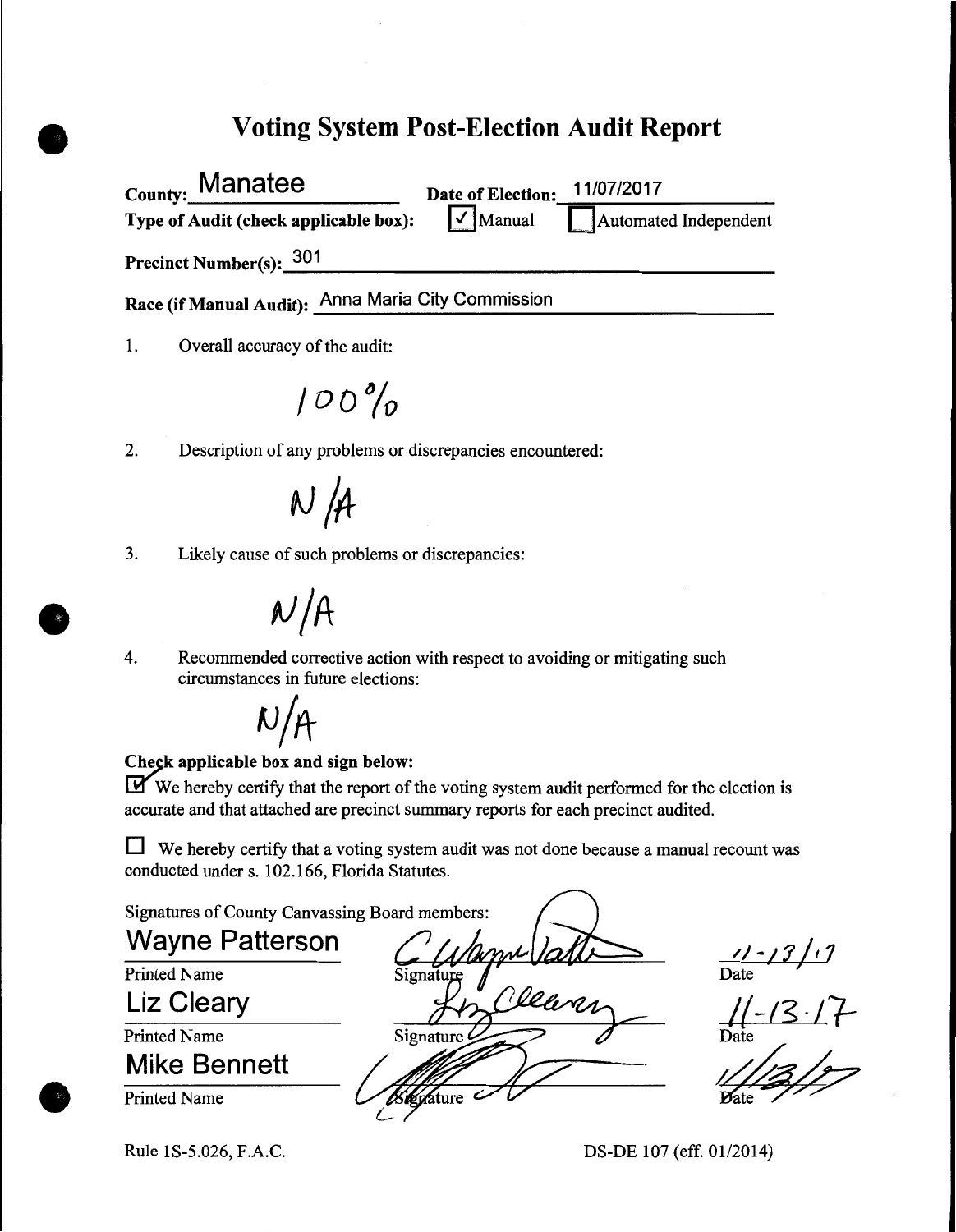## **• Precinct Summary for Manual Audit**

Race Audited: <u>Anna Maria City Commission</u>

Precinct Number: 301

|            | Candidate Name or Issue Choice | Voting System<br>Total | Manual Public<br><b>Tally Total</b> | Difference $(+ or -)$    |  |  |
|------------|--------------------------------|------------------------|-------------------------------------|--------------------------|--|--|
|            | Carol A. Carter                | 332                    | 332                                 |                          |  |  |
|            | Doug Copeland                  | 305                    | 305                                 | Ø                        |  |  |
|            | Laurie Jo Higgins              | 172                    | $\boldsymbol{z}$                    | $\overline{\mathscr{B}}$ |  |  |
|            | Dale Woodland                  | 318                    |                                     |                          |  |  |
|            |                                |                        |                                     |                          |  |  |
|            |                                |                        |                                     |                          |  |  |
|            |                                |                        |                                     |                          |  |  |
|            |                                |                        |                                     |                          |  |  |
|            |                                |                        |                                     |                          |  |  |
|            |                                |                        |                                     |                          |  |  |
|            |                                |                        |                                     |                          |  |  |
| $\sim$ $z$ |                                |                        |                                     |                          |  |  |
|            |                                |                        |                                     |                          |  |  |
|            |                                |                        |                                     |                          |  |  |
|            |                                |                        |                                     |                          |  |  |
|            |                                |                        |                                     |                          |  |  |
|            |                                |                        |                                     |                          |  |  |
|            |                                |                        |                                     |                          |  |  |
|            |                                |                        |                                     |                          |  |  |
|            |                                |                        |                                     |                          |  |  |

| Number of ballots overvoted:   |  |
|--------------------------------|--|
| Number of ballots undervoted:  |  |
| Number of indeterminate votes: |  |

(Attach a separate Precinct Summary for each precinct audited.)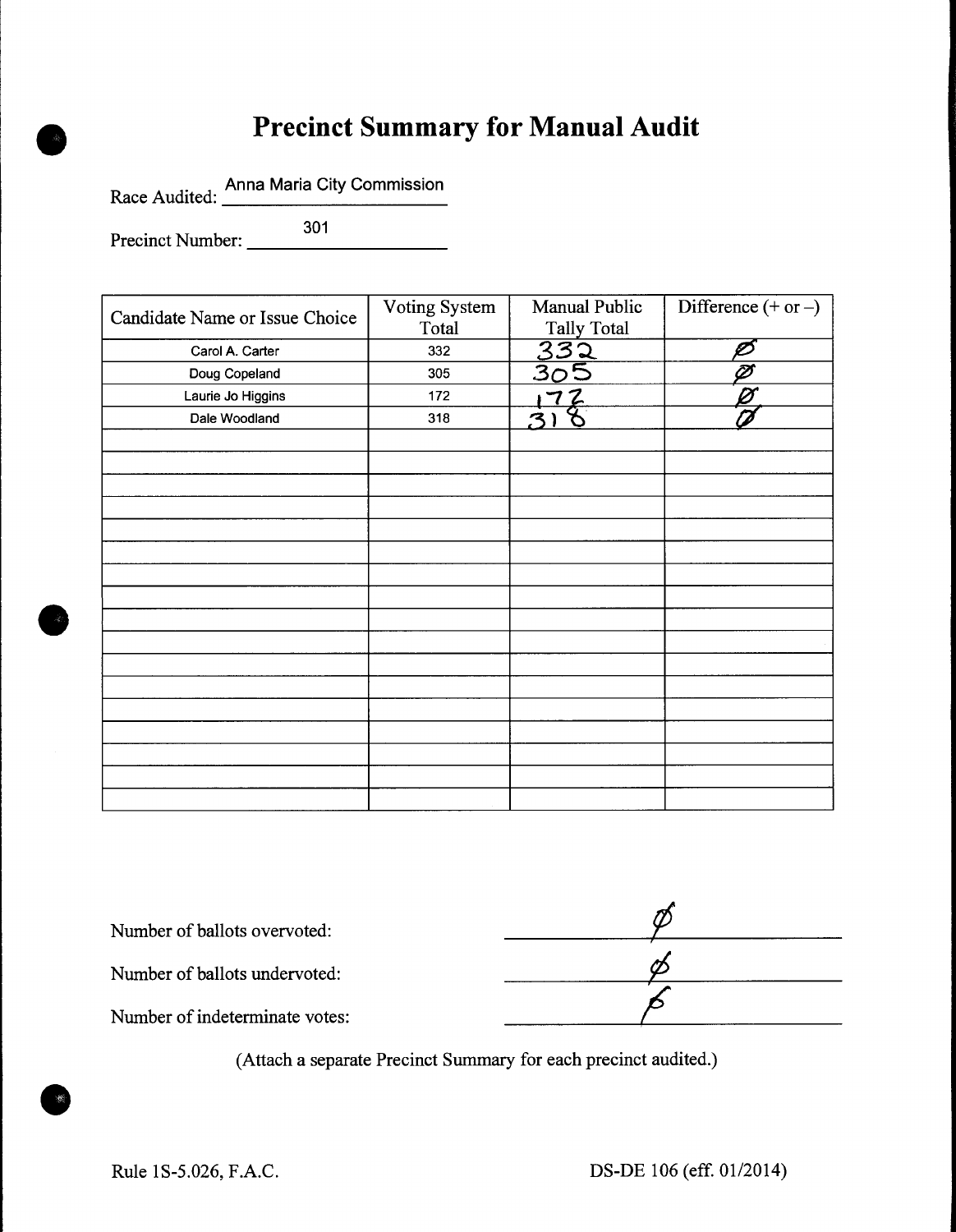|                                     | <b>Manual Audit Team Worksheet</b>                                                                                                                              |
|-------------------------------------|-----------------------------------------------------------------------------------------------------------------------------------------------------------------|
|                                     | for Marksense Ballots                                                                                                                                           |
| Manatee<br>County:                  |                                                                                                                                                                 |
| 11/07/2017<br>Date of Election:     | $\boxed{\circ}$ *Check box if provisional ballots are included in Early Voting and Election Day                                                                 |
| 301<br><b>Precinct Number:</b>      | ballots, instead of being reported separately.                                                                                                                  |
| Anna Maria City Commission<br>Race: | $\sqrt{\phantom{a}}$ Check box if race permitted more than 1 vote.) $\sqrt{\phantom{a}}$<br>Indicate here the "Vote for no more than" number: $\boxed{3}$<br>(⊠ |

|                            |                          |                          | <b>Manual Audit Tally</b> |                   |               |
|----------------------------|--------------------------|--------------------------|---------------------------|-------------------|---------------|
| <b>Candidate or Issue</b>  | <b>Early Voting (EV)</b> | <b>Election Day (ED)</b> | Absentee (AB)             | Provisional (PV)* | <b>Totals</b> |
| Carol A. Carter            |                          |                          | $32\,$                    |                   |               |
| Doug Copeland              |                          |                          | るけ                        |                   | .305          |
| Laurie Jo Higgins          |                          |                          | بسب<br>ッ                  |                   |               |
| Dale Woodland              |                          | 79                       | 3 <sub>q</sub>            |                   |               |
|                            | $\overline{\phantom{a}}$ |                          |                           |                   |               |
|                            |                          |                          |                           |                   |               |
|                            |                          |                          |                           |                   |               |
| <b>Write-in Candidates</b> |                          |                          |                           |                   |               |
| Overvotes                  |                          |                          |                           |                   |               |
| <b>Undervotes</b>          |                          |                          |                           |                   |               |
| (i.e., blank votes)        |                          |                          |                           |                   |               |
| Indeterminate Votes        |                          |                          |                           |                   |               |

Audit Team Members:

Michelle Ripp

Printed Name

Karen Jones

Printed Name Rule 1S-5.026, F.A.C.

Signature )<br>(ULA Perres  $\overline{\text{Signature}}$ 

j\_/

.. ., .:1 *,,1 /* 

Date  $\frac{1}{\frac{1}{2}}$  ac  $\frac{7}{7}$ 

DS-DE 105B (eff. 01/2014)